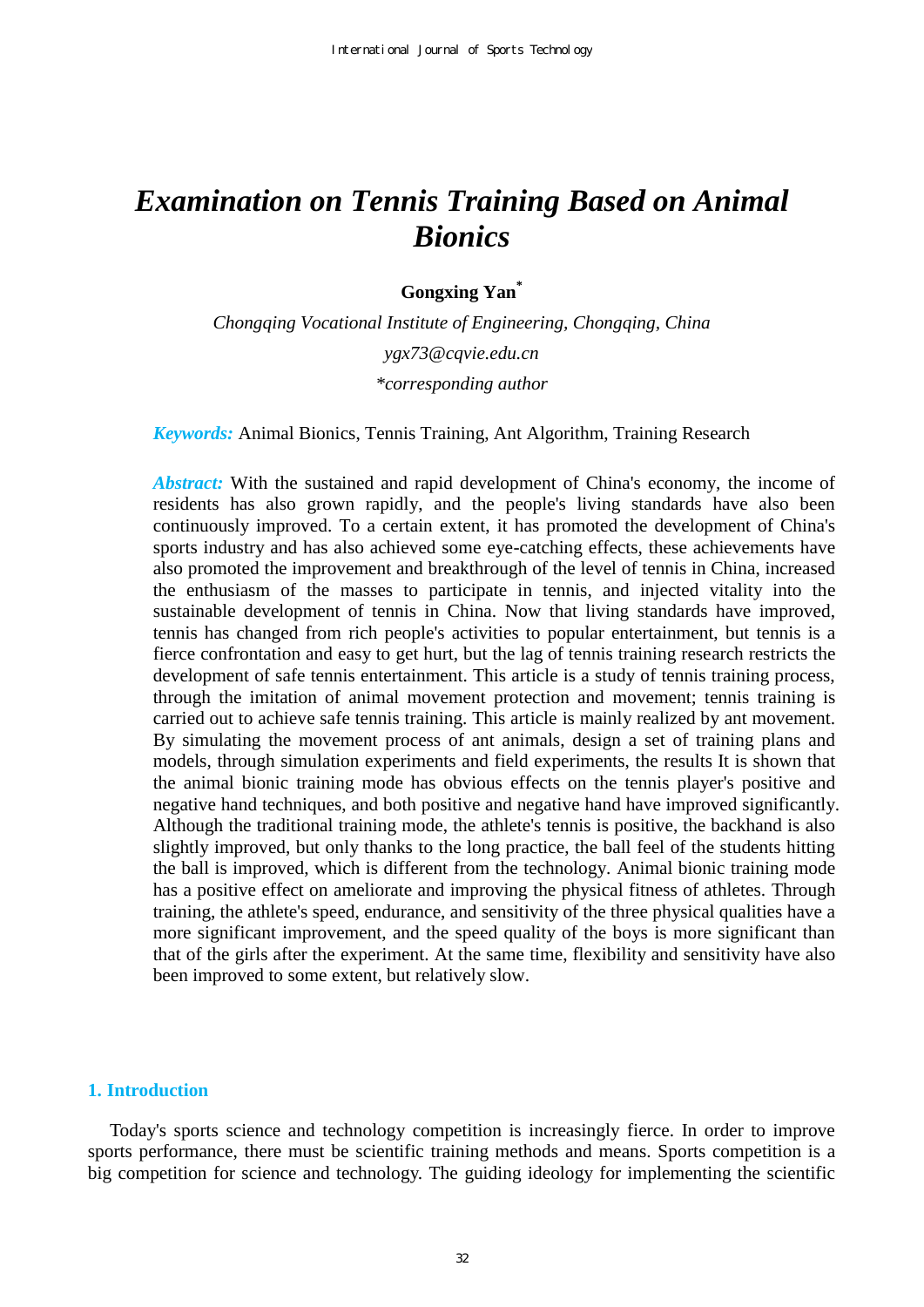and technological work of competitive sports is to comprehensively implement science and technology. In the tennis training, we collected a large amount of monitoring data. Faced with such a large amount of data, how to comprehensively use it to help coaches, athletes improve their training level and effectiveness, and achieve excellent results in the competition, making these valuable data information play its due role, is an urgent problem to be solved [1,2]. In response to this problem, the State Sports General Administration has put forward the requirements for the development of the "national team information platform". According to the different situations of each national team, the informatization platform will be built in batches. As one of the most promising gold medals in the Beijing Olympic Games, tennis also has a good scientific research foundation. Therefore, the national tennis team became one of the first 13 national teams to build a national science and technology training information platform..

The tennis program is a highly skilled sports competition. The training method and the quantitative analysis of the training load are very complicated. At present, the research on this aspect is still relatively rare at home and abroad. Many coaches lack scientific and quantitative statistical analysis of existing data when developing training programs and programs for athletes [3]. On the other hand, the diagnosis of the athlete's stress on the training load should be a multi-index, multi-level, multi-factor overall assessment, in which the athlete's physical function status is a very important factor [4]. At present, the physical examination of the national tennis team athletes is ce to the coaches to grasp the athlete's physical condition in time and make corresponding training adjustments. Corbishley, A summarizes animal bionic training into two major features. One is controllability, and the other is uninterrupted [5]. In terms of controllability, the biggest feature of animal bionic training is that it can effectively control the training process. Through the control of training load, density, intensity and intermittent time, it can effectively improve the rationality of training, scientific [6-8]. In terms of non-interruption, animal bionics can save time, improve efficiency, and enable uninterrupted practice. It can solidify its basic skills and improve weak technologies, thus improving the integrity and consistency of motor skills.

The so-called bionic training bodywork method is a kind of animal movement, which is usually an animal bionic, that is, imitating the animal's action poarried out by a special research institute. The information feedback takes a period of time, which is not conducivsture, demeanor and life habits, and taking its own physical activity, breathing and breathing, and psychological adjustment as the main form of exercise to achieve health. Physical and mental, exercise methods of healthy exercise [9]. The animal bionic training method is a method used in the training practice of ball games to train technical and tactical training for ball games. Rapp, & Michael A. believes that animal bionic training refers to the training method of single or multiple technical movements through a variety of feeding methods and diversified load methods according to certain training procedures and requirements [10]. Huuskonen, A. believes that animal bionic training is a training method that uses different rhythms and different forms of supply to improve the level of skills and tactics and enhance physical fitness [11]. It is mostly used in the training of small balls such as tennis. An efficient, easy to control method.

Bionic training exercises have been accepted and valued by more people with their unique fitness functions, and have become an effective sports method for the healthy and healthy minds of the whole nation. Faced with a fast-paced lifestyle and a prevailing sub-health state, the method of tune-up training, pranayama, and pacing is the golden key to the modern people's enjoyment of the tennis program. By studying the historical origin and development of animal action bionics, this paper explores the relationship between human head and neck, hand, leg tennis ant action bionics and nature, which has a significant role in promoting the development of tennis training. Theoretical analysis proves that a feedforward network with a single hidden layer can map all continuous functions. Only when learning discontinuous functions, two hidden layers are needed. Increasing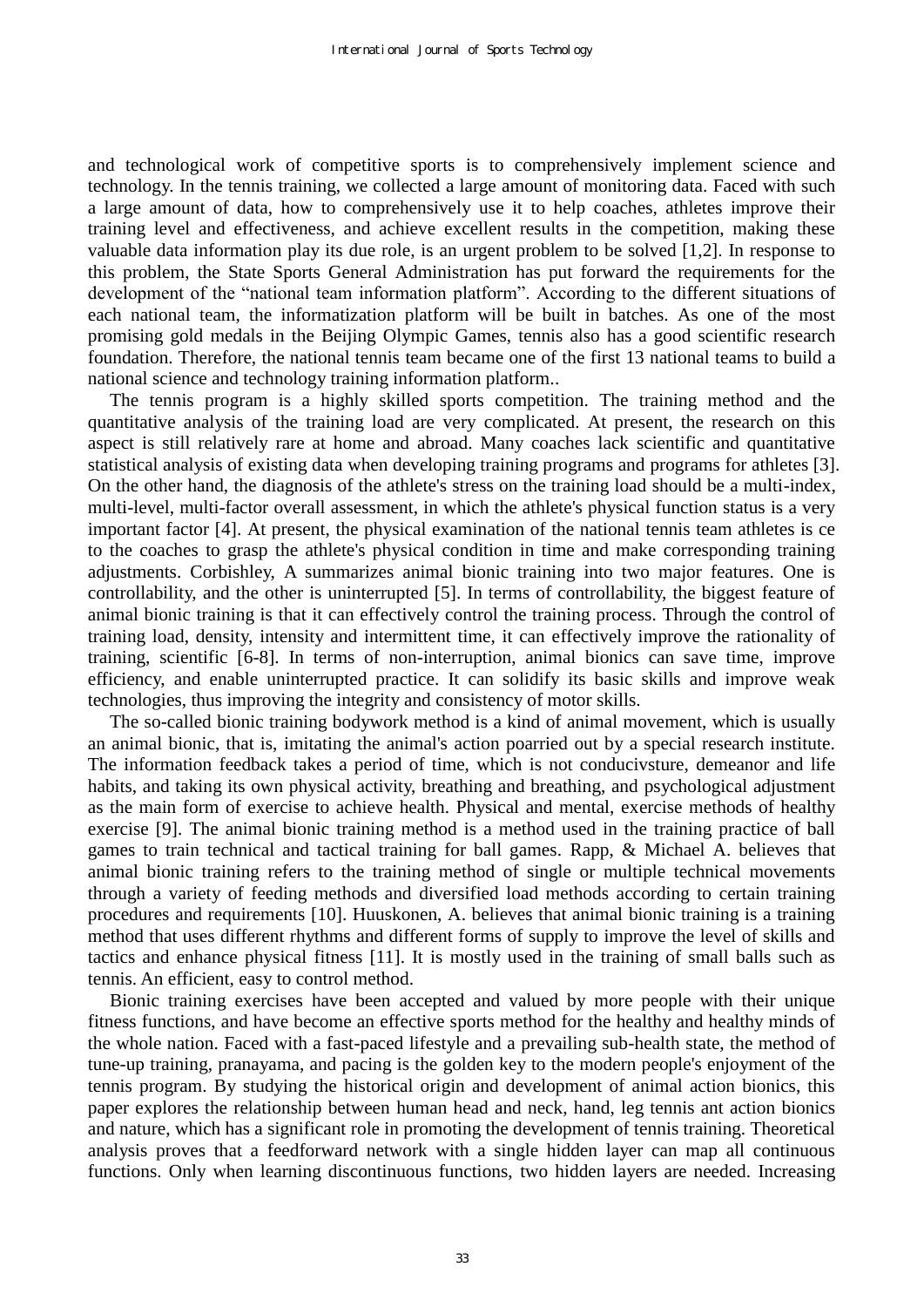the number of hidden layers can improve the nonlinear mapping capability of the BP network, but the number of hidden layers exceeds a certain value, which in turn degrades the performance of the network.

# **2. Proposed Method**

#### **2.1. Overview of Bionics**

Bionics is synonymous with high technology. It refers to the use of cutting-edge science and technology to imitate the various functional sensations and thinking functions of living things, and to serve the number more effectively. Countries are sparing no effort to increase research in bionics. Bionics can "make the structure, function and working principle of graduate students, and transplant these principles into engineering technology to invent instruments, devices and machines with superior performance and create new technologies". The range of imitation creatures is very wide, with model birds bionic, mold fish bionic, mold frog bionics and so on. There are countless bionic objects in nature, so the biological bionic forms in human life are also innumerable and diverse. China's bionic technology has a long history and a long history. According to legend, the ancestors of the Chinese nation saw that the nest saw the bird's nest in the tree, and suddenly touched the inspiration, imitating the bird nesting on the tree to defend against the attack of the beast. At the end of the primitive society in China, the ancient working people, according to the fish in the water with the swinging tail swimming forward, turning and eating, etc., the wooden paddles were placed on the stern, gradually changed into shackles and rudders. The ship has increased its power and mastered the navigation technology that makes the ship turn. People imitate fish to make a boat, they can drive on the water, and people naturally want to fly in the air. The red-crowned crane, known as the "dess of the wetland", is the auspicious bird of the Chinese nation. The red-crowned crane is a symbol of good fortune and longevity, and the red-crowned crane naturally becomes a bionic object.

ionic design, also known as design bionics, is an emerging edge discipline developed on the basis of bionics and design. Natural forms such as life and plants show us unlimited beauty with its own richness. The existence of this highly sensitive beauty is often used as a reference for designers. In ancient times, humans seem to realize that they can understand the true meaning of their own survival, development and progress from the natural ecosystem. Human beings from the era of obscurity into the civilized era developed on the basis of imitating and adapting to the laws of nature. Looking back at the history of ancient civilization in China, it is not difficult to see that people have left traces of imitating natural ecology earlier. From 3,000 BC, our ancestors, nestlings, mimicked birds in the trees, and the first wooden saw designed by Lu Ban in the Spring and Autumn Period and the Warring States to learn from the tooth-shaped edges of the grass leaves. The animal image and animal pattern are decorated with half-spotted pottery. A practical utensil that is based on various animal forms in real life, such as croissants, pig-shaped cups, and eagle-shaped pots. In the history of foreign civilization, there are also many cases of bionics. For example, Tyre was inspired by the shape of the fish's back bone and the shape of the snake's cheekbones. Da Vinci designed the most primitive human first aircraft and so on. A large number of examples describe people's creative imitation of the external form and function of natural life. Due to the special significance and role of bionics, people are now paying more and more attention to bionics. The birth of bionics has enabled the rapid development of human science and technology, which has enhanced people's understanding of the world and improved people's living standards. Bionics is not only widely used in human activities to conquer nature, but also in the creation of culture and art. Part of tennis is a model discipline that uses bionics.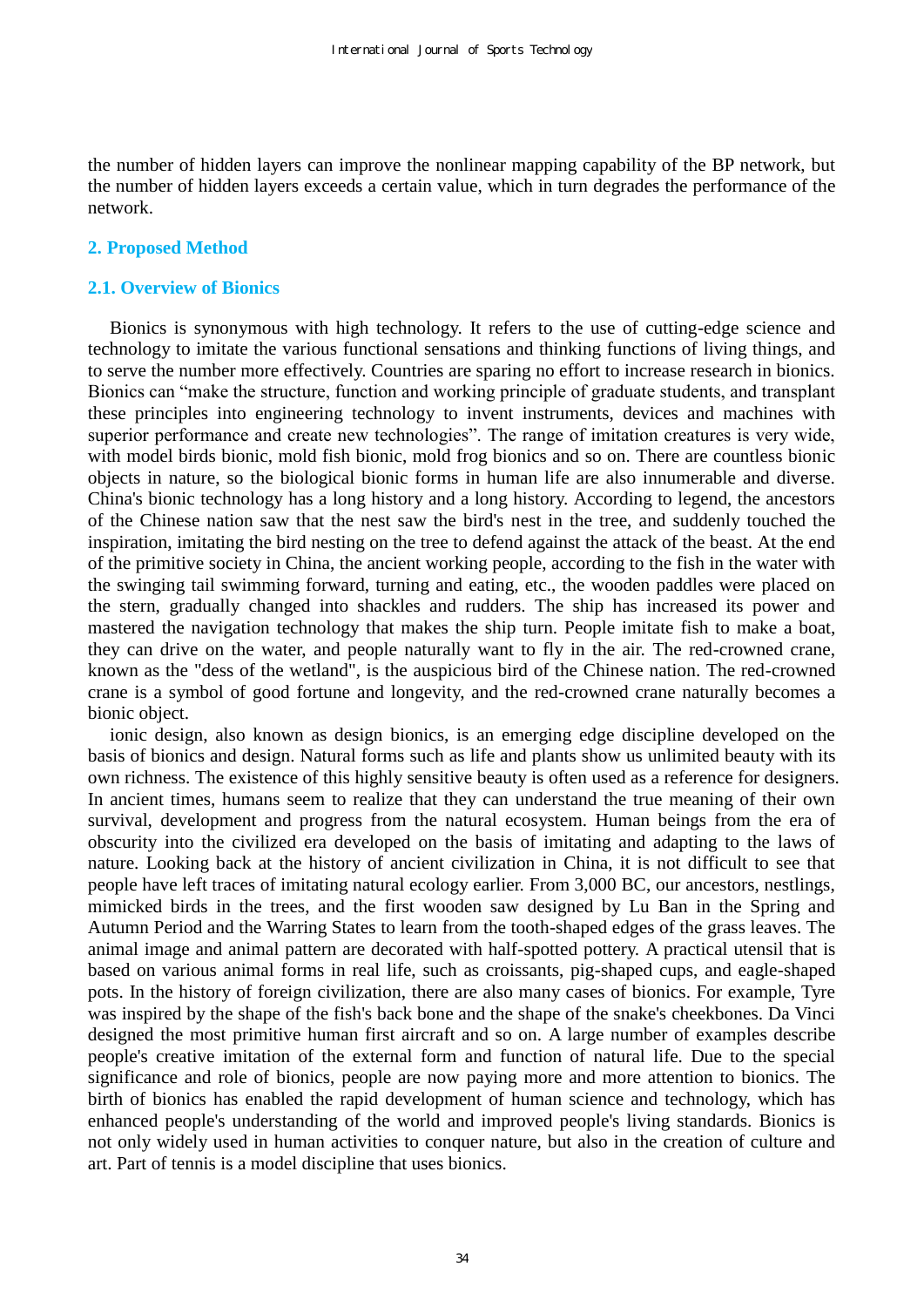# **2.2. Ant Colony Algorithm**

Comparing the characteristics of the artificial ant system with the real ant system is helpful to understand the mechanism of the ant colony algorithm, and it also has certain reference significance for the improvement of the ant colony algorithm. Ant colony algorithm is derived from the biological phenomenon that the ant colony can find the shortest path between the nest and the food in the real world. The real ant system can also realize many other complicated functions. The ant colony algorithm only feeds on the ant colony. The abstraction and improvement of behavior, so there is a connection and difference between the two. Real ants rely on accumulating more and more pheromones on the shortest path to attract more ants along this path. Later ants will also release pheromones along the shortest path, further enhancing the attractiveness of the path. A so-called positive feedback mechanism has been formed. This mechanism is also borrowed from the ant colony algorithm. After the ant constructs the solution, it is evaluated by the mass function. The good solution is more strengthened, making it more attractive in the next iteration. The bad solution is The degree of reinforcement is weak or not strengthened, and gradually loses its appeal due to the volatilization of pheromones, the so-called positive feedback mechanism. The positive feedback mechanism is similar to the "snowball effect", and more and more ants are attracted to a certain path, which plays a crucial role in the convergence of the algorithm. However, pure positive feedback also has side effects. When the solution discovered by the ant is locally optimal, a large number of ants will be attracted to this path, hindering the discovery of a better solution, resulting in search stagnation. Both the artificial ant system and the real ant colony system have a negative feedback mechanism to balance the above positive feedback, which is mainly reflected in the ant's probability search technology.

The process of artificial ant optimization accepts the degradation of the solution to a certain extent, avoiding the premature convergence of the algorithm to the local optimal solution. It is through this random probability selection mechanism that real ants can find the shortest path from the nest to the food source during the intersection selection process. Ant colony algorithm is a kind of simulation of the foraging behavior of real ant colonies. It is a mechanism application, so it is not necessary to completely reproduce the real ant system. In order to improve the efficiency of the algorithm in the process of constructing the ant colony algorithm inspired by the real ant colony behavior, the artificial ant also has some characteristics that the real ant does not have. (1) Artificial ants exist in a discrete space, and their movement is a transition from one discrete state to another. The real ant is a continuous crawling behavior in the real three-dimensional world. (2) Artificial ants have an intrinsic state that memorizes their past behaviors, which provides convenience for solving constrained combinatorial optimization problems. Real ants do not show this ability. (3) The amount of pheromone released by artificial ants is a function of the degree of its solution. It exists in an environment that is not associated with time. Depending on the update strategy, there are many options for the timing of pheromone release. It can be released while moving, or it can be released after the construction of the solution. The amount of pheromone released by real ants is a fixed value, and it is a continuous process of moving and releasing. (4) In order to improve the optimization efficiency of the algorithm, some additional features can be added in the ant colony algorithm, such as increasing the heuristic factor related to the problem, adopting the local optimization strategy, and the fallback technique. Obviously, real ant systems are unlikely to have this type of feature.

#### **2.3. Application of Animal Bionics in Tennis Training**

In the practice of tennis tennis training, coaches and athletes not only need to master the training load intensity and load, but also need to understand the changes in body function after training.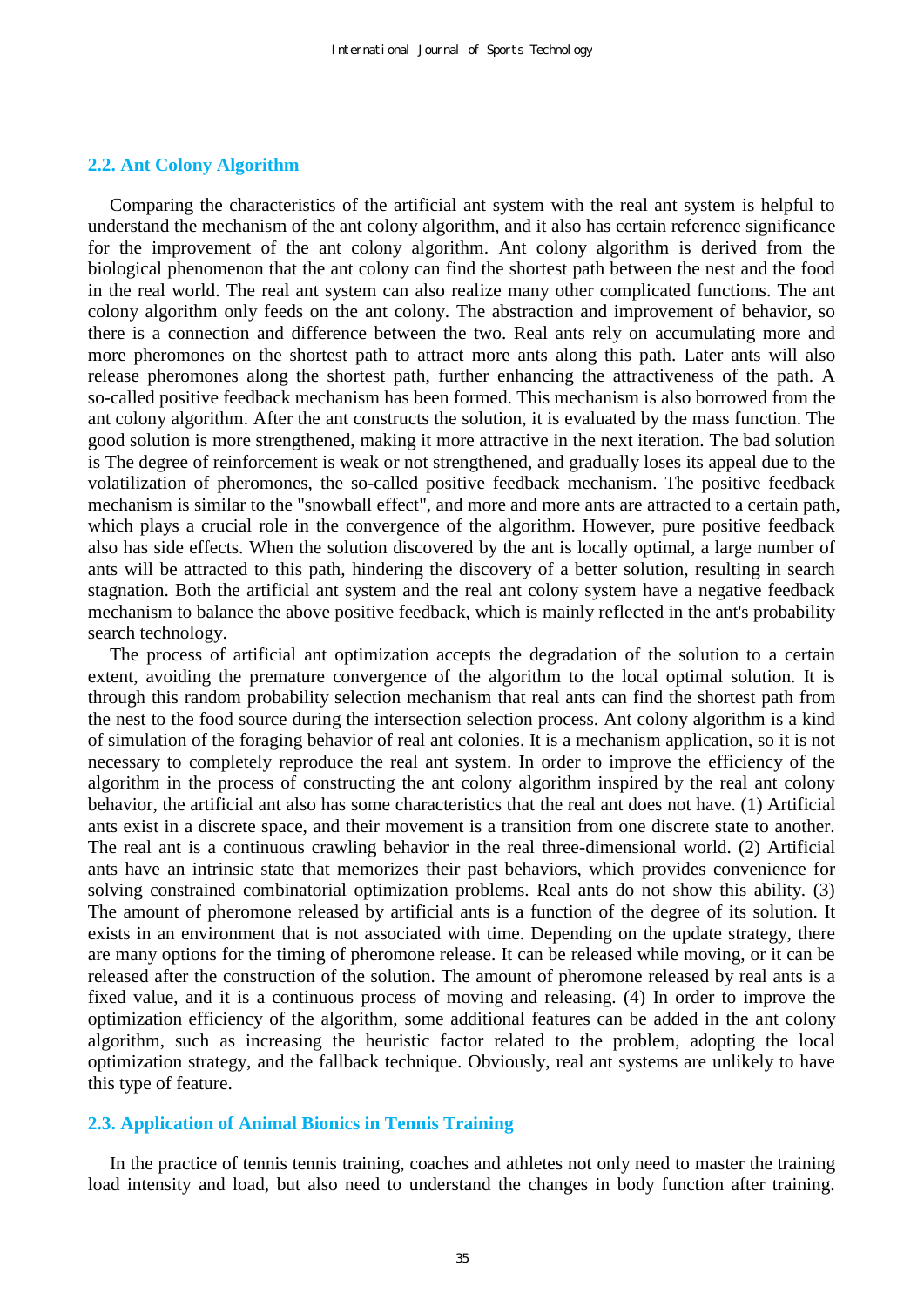However, the factors affecting the training load are multi-faceted. The single biochemical index has a certain limitation on the training load, so there will be some errors or limitations. For example, blood lactate can be used to assess training intensity, but it is impossible to understand the amount of training. Similarly, the use of blood urea to assess the amount of training, but can not understand the intensity of training. Some biochemical indicators are related to both the intensity of training and the amount of training. For example, when the amount of training is large, the amount of urinary protein excretion increases, but when the training intensity is increased, the amount of urinary protein is increased, and urine protein alone is used as an evaluation index, and both are difficult to determine. If other biochemical indicators are added, such as blood lactic acid, urine protein and blood. urea, the three indicators can be comprehensively assessed, the training load can be comprehensively assessed, and the athlete's response to the load can be objectively understood. Blood lactate is related to training intensity. Blood urea is related to the amount of training. Urine protein is related to training intensity, to training volume, and to physical function. At present, there are many biochemical indicators that can be actually used for testing. However, due to limitations of equipment and experimental conditions, the biochemical indicators that can be measured by the network team, combined with the relevant training and monitoring literature, and the relevant characteristics of the tennis project, Some of these indicators were identified as analytical indicators for the sports load model of tennis events.

Tennis is a game that consists of a large-scale intermittent, short-time, explosive force action during a long game time. Tennis is increasingly moving in the direction of strength and speed, and the requirements for physical fitness are high. With the increase of professional training years, the various functions of the body will change, and the adaptability to the load will also change. The athletes with short training years can bear less exercise than the athletes with longer training years, and the same amount of exercise, For young players it is possible to have a large exercise load. Therefore, professional training years can be used as an important factor in load forecasting, improving the accuracy of assessment capabilities. The blood index reflects the influence of the amount of exercise on the body function of the athlete during a period of time. It is suitable for monitoring the staged training. The urine index can reflect the physical function of the athlete in a short period of time. It can be sensitive and monitor the athlete's training situation in real time. Therefore, according to the equipment and experimental conditions of the national tennis team, the blood test data and urine test data are taken as different sample sets, which reflect the stage training and short-term training respectively. Because of the gender differences in some biochemical indicators, the test sample data of male and female athletes were classified and trained separately during training. Hecht-Nielson proved that a continuous function in any closed interval can be approximated by a hidden layer BP network. Therefore, this paper will adopt a three-layer BP network with an implicit layer, namely the r-n-1 neural network structure mode. Where n is the number of input nodes, r is the number of hidden nodes, and the number of output nodes is 1. The number of neurons in the input layer of the neural network is determined by the influencing factors. In this paper, the physiological and biochemical indicators and professional training years that can clearly reflect the physiological functions are taken as the influencing factors. Set the number of nodes in the output layer to 1, and the value range is [-1, 1]. As a quantized value to measure the load, the closer the value is to 1, the smaller the load, and vice versa. The role of the hidden layer node is to extract and store its intrinsic law from the sample. Each hidden layer node has several weights, and each weight is a parameter that enhances the network mapping capability. The number of hidden layer nodes is too small, and the information acquired by the network from the sample is poor. It is not enough to summarize and reflect the sample law of the training samples. The number of hidden nodes is too large, and the irregular content in the sample may be like noise. Also learn to remember, but reduce the generalization ability.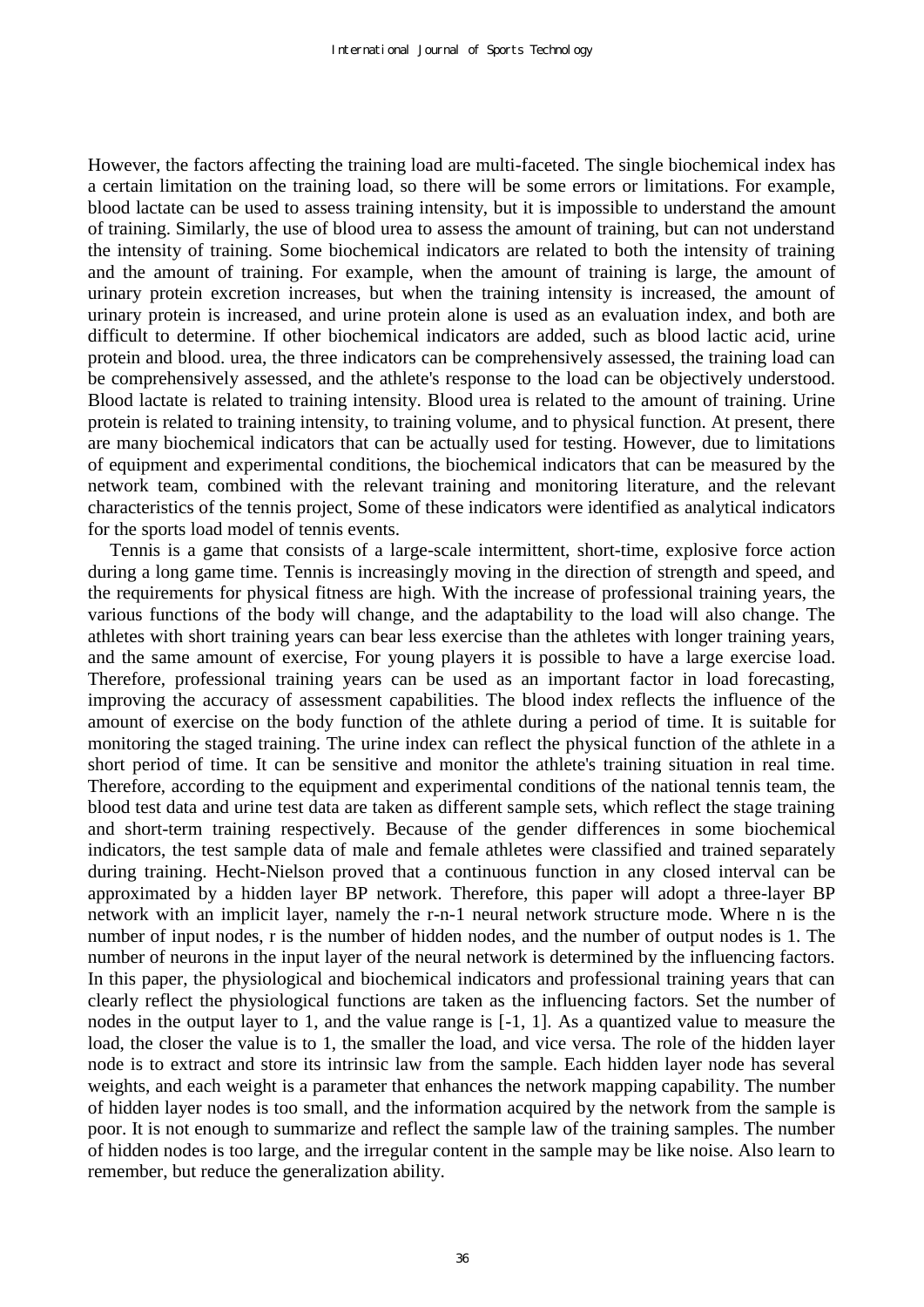#### **3. Experiments**

#### **3.1. Literature Method**

The literature data method from the library, the sports college library, the Municipal Sports Bureau Tennis Management Center and other units through the computer search and through the China Journal Network to access relevant literature, carefully read the journals of the Institute of Physical Education in recent years, according to the needs of this paper writing, in China The online search for more than 70 articles on animal bionic sports tennis literature, and carried out effective sorting, analysis and refinement, and consulted some policy systems and some related documents issued by the State Sports General Administration on animal bionic sports tennis, such as Animal bionic sports tennis promotion and development regulations and some competition systems, etc., read a large number of related books, so that a deeper understanding of the history and development of animal bionic sports tennis, but also laid a solid theoretical basis for this article .

#### **3.2. Questionnaire Method**

The questionnaire survey method was designed to investigate the college athletes, coaches and managers who participated in college tennis tournaments, and to understand the development status of animal bionics in college tennis teams. The questionnaire tested the validity of the professional tennis experts and scholars through repeated investigations and revisions, and passed the review of the instructors. Finally, the questionnaire was designed to be "satisfactory, satisfactory, generally satisfactory, and less satisfied. Dissatisfied, "five qualitative indicators were evaluated, and a questionnaire validity evaluation of 150 people was conducted. 150 questionnaires were distributed and 150 copies were collected, and the recovery rate was 200%. As shown in Table 1, the questionnaires are valid in accordance with the research needs of this paper.

|                       | Satisfaction | More satisfied   Generally satisfied   Less satisfied   Not satisfied |  |
|-----------------------|--------------|-----------------------------------------------------------------------|--|
| Structural evaluation |              |                                                                       |  |
| Type evaluation       |              |                                                                       |  |
| Content evaluation    |              |                                                                       |  |
| Overall evaluation    |              |                                                                       |  |

*Table 1. Statistical Table of Validity Results of Questionnaires* 

To ensure the authenticity and reliability of the survey. After the first questionnaire has been collected and collected, the issuer will conduct a small-scale questionnaire test again 150 days later to test the reliability of the survey. On the 150th day after the questionnaire was completed, the questionnaire was sent to 150 students who were surveyed for questionnaires. After statistical calculation, the reliability coefficient is determined to be 0.86, and the reliability coefficient is higher than 0.8, so the reliability of the questionnaire is in line with the requirements of this research.

# **3.3. Experimental Method**

Randomly selected 20 animal bionic tennis training students and 20 traditional tennis training students (not exposed to animal bionic tennis training), 20 animal bionic tennis training students to learn 21-time animal bionic tennis training techniques, test results, test animal bionics Tennis training results are A1. The experimenter was divided into two groups of training, the time was 21 weeks, and the athletes were trained on Monday, Wednesday, Friday and Sunday afternoon. The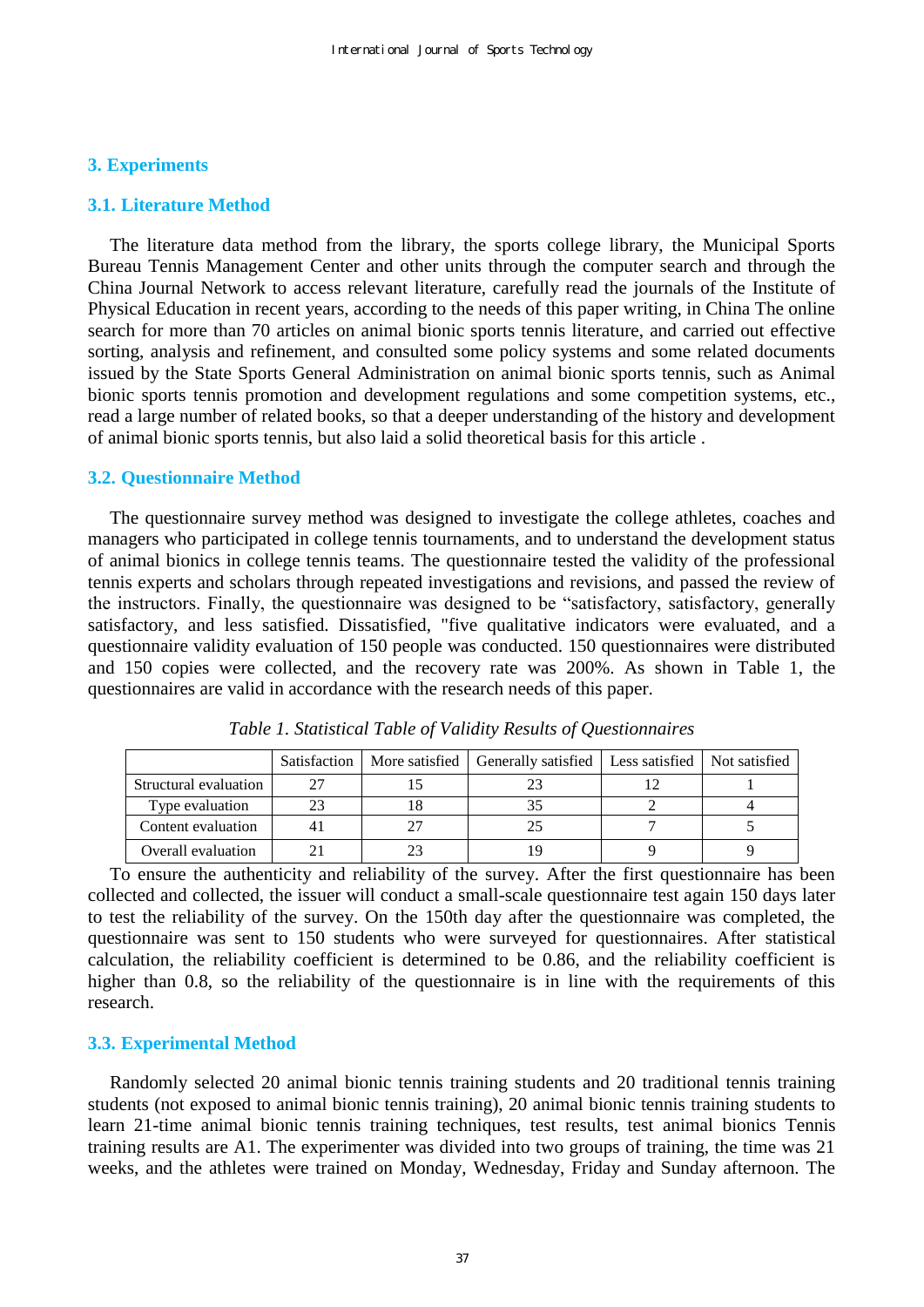training time was 45 minutes. The basic situation of the experiment comparison is shown in Table 2.

*Table 2 Statistics of the basic situation of the experimental group and the control group (N=40)* 

|                        | Experimental group $(N=20)$ | Control group $(N=20)$ | T value | P value |
|------------------------|-----------------------------|------------------------|---------|---------|
| Age(years)             | $6.03 \pm 1.22$             | $6.17 + 1.41$          | 1.027   | 2.311   |
| Sport level (level)    | $15.42 + 0.67$              | $15.50 + 0.66$         | 0.342   | 0 219   |
| Training period (year) | $2.75 + 0.452$              | $2.67 + 0.432$         | LO12    | 399 (   |



*Figure 1. Experimental steps* 

Twenty traditional tennis training students learn 21-time tennis skills and test tennis scores. The test score is B1. 20 animal bionic tennis training students end 21 classes of animal bionic tennis training techniques after learning 21 hours of tennis skills learning, tennis performance test The test score is B2. Twenty traditional tennis training students ended the 21-hour tennis technique and took 21 lessons of animal bionic tennis training techniques to test the animal bionic tennis training results. The test score was A2. The two groups of students will be conducted under the same teaching schedule, the same teaching environment, the same teaching method and the same animal bionic tennis training teaching teacher. Try to avoid the interference and influence of unrelated factors on the experimental results, so that the experimental results are more accurate. More objective, more valuable, and more convincing.

# **4. Discussion**

The morphological bionic form bionics refers to the simulation, deformation, transformation and other means of the animal's overall shape or a certain local feature, and is used in tennis training. The designed tennis training contains the animal's overall or a certain local morphological characteristics, and can be combined with the shape and use of the furniture, so that the tennis training can be vivid and more interesting. Compared with the traditional, single tennis training is more affected by the athletes. favorite. Want to improve the threat of forehand shots and reduce mistakes need to learn from the arc of hitting, tennis drop control, hitting power, tennis speed in animal bionic tennis training and tennis rotation, tennis The forehand shot effect is mainly reflected in the rotation of the tennis ball, the tennis ball speed and the tennis drop control ability. After being guided by the tennis senior coach, it is difficult to control the rotation angle and speed of the tennis ball when the animal bionic tennis training athlete is hitting the ball for the forehand. Do a simple upswing or downspin. Combining the basic principles of forehand hitting, the tennis forehand hitting effect, the interview content of the tennis senior coaches and the factors of the forehand hitting ability of the animal bionic tennis training athletes at the present stage, the animal bionic tennis training athletes are finally determined. The forehand hitting speed and the tennis drop control ability are used as evaluation criteria to judge the pros and cons of the tennis player's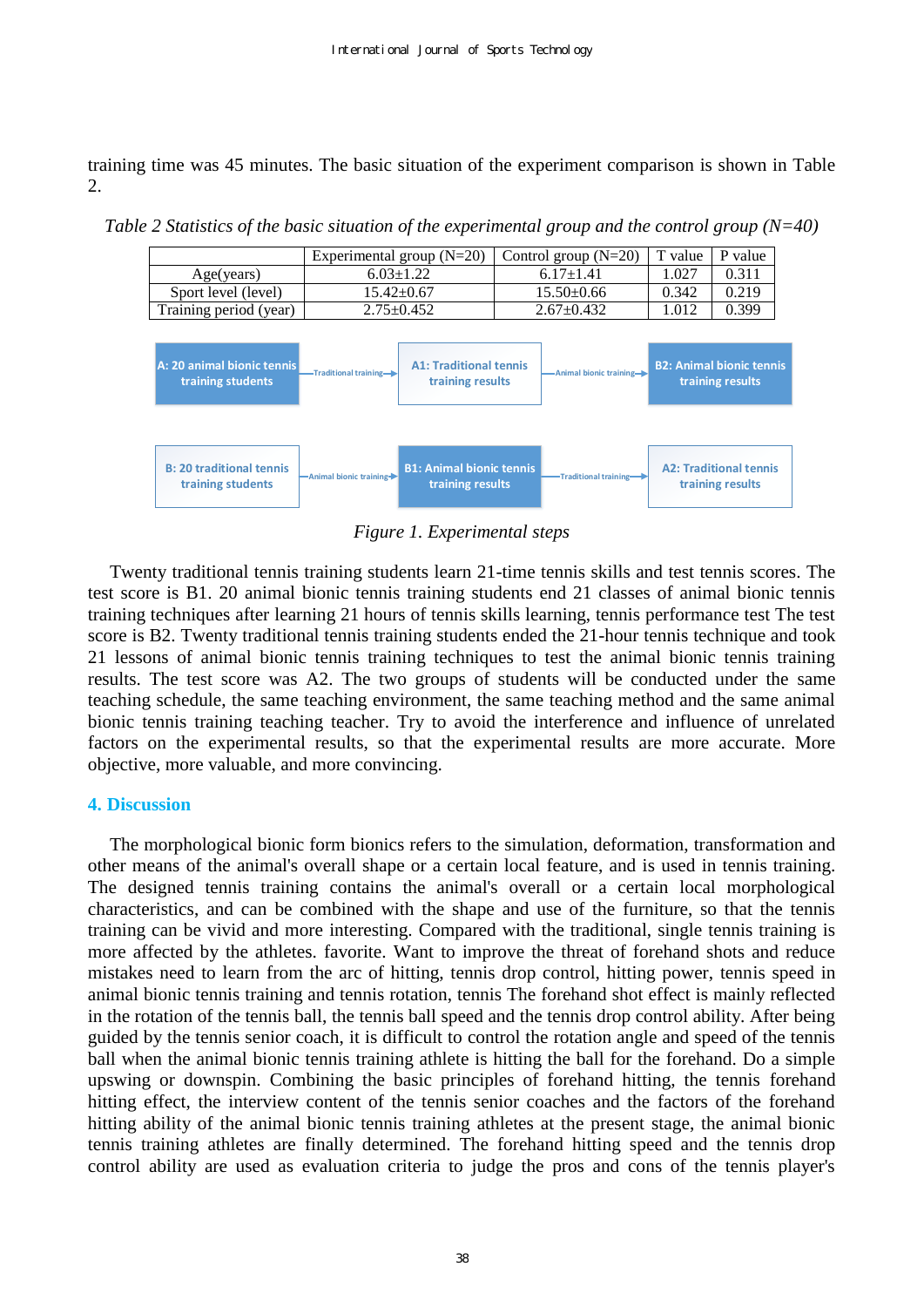

forehand shot. as shown in Figure 2.

*Figure 2. Comparison of tennis speed training* 

Although the animals on the earth have different living and playing skills, there are many movements of the limbs and survival skills of humans and animals. From biology, "the hand is part of the front end of the human or other primate arm, and the person uses the upper end of the upper limb of the tool." The hand is made up of the palm and five fingers, and the purpose is mainly to "grab" and "hold" things. Conduct activities to maintain improved living conditions. The hand is one of the important organs that can make people highly intelligent. The most fundamental difference between humans and animals is that in nature, people make and use tools by hand, and animals do not. The dexterity and cleverness of the human hand is unique. Animals can use their fingers freely, but the claws of animals are not flexible enough. Only humans will use their own hands to labor and make tools. The animal's athletic ability is shown in Figure 3.



*Figure 3. Animal's Athletic Ability* 

Only human fingers can do all kinds of tricks. This unique skill is the most fundamental reason for human culture and technological progress. The hand is the most useful organ for human labor, and the use of hand to express the language of tennis training in tennis training has become a top priority. Before and after the experiment, the experimental results may be affected by the difference in upper and lower limb strength. The upper and lower limb strength tests before and after the experiment can effectively monitor the changes of limb strength and reduce the experimental error. Second, the core strength is not only the "power source", but also the transmitter, the enhancement of the core strength, can enhance the power transmitted to the limbs, thereby improving the forehand effect of tennis players. The core strength test of the tennis training exercise is shown in Table 3.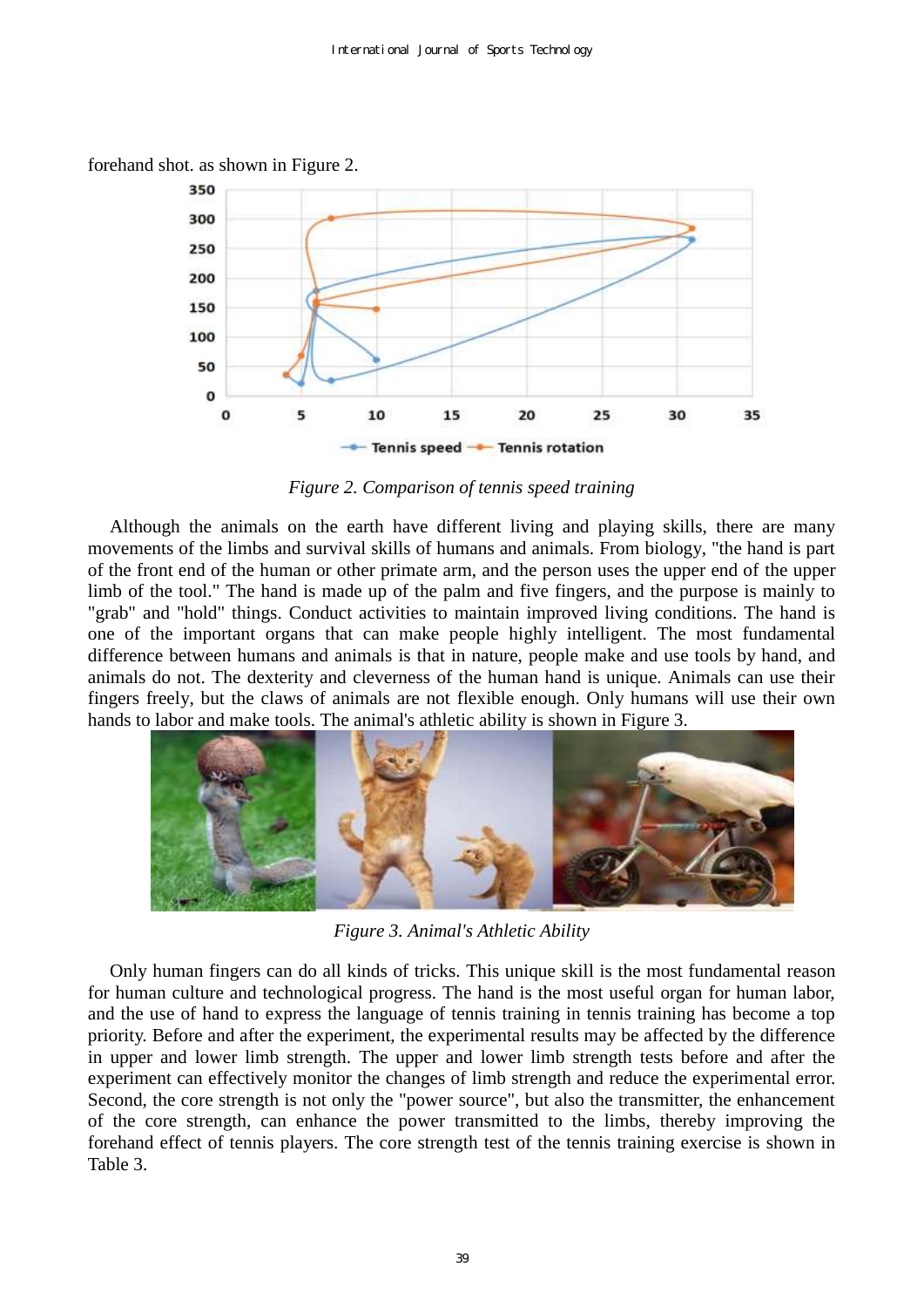| Test level   | Duration | Grade score | Specific requirements                                      |
|--------------|----------|-------------|------------------------------------------------------------|
| First level  | 60s      |             | With both legs and elbow support, the body is straight     |
| Second level | 15s      |             | Left elbow and foot support, the body is straight          |
| Third level  | 15s      |             | Right elbow and foot support, the body is straight         |
| Fourth level | 15s      |             | Double elbow left foot support, body straight              |
| Fifth level  | 15s      | 10          | Double elbows and right foot support, the body is straight |
| Sixth level  | 15s      | 15          | Left elbow and right foot support, the body is straight    |

*Table 3. Six-level abdominal bridge test scoring criteria* 

According to the analysis of the quality test data of the experimental group and the control group tennis players before the experiment, it is known that the experimental group and the control group have a paired sample test before the experiment, and there is no significant difference in P>0.05. The experimental data meet the requirements of this experiment. The experimental results are shown in Figure 4.



*Figure 4. Comparison of the scores of the six-level abdominal bridge* 

The test scoring criteria are shown in Figure 5. The tester sends the ball and scores 2 points between the A baseline and the doubles serve line. The drop point falls on the line of the doubles after the doubles, and  $0 < L \le 20$  cm scores 1.5 points. The drop point is scored 1 point in the front of the C doubles after the 20#L≤50 cm. The drop point is 0.5 points after L>50 cm before the D-doubles serve line. The wrong area, out of bounds, and the next network do not score. A total of 10 scores are test scores.



*Figure 5. Schematic diagram of the tennis training moving step score standard* 

Through the statistical analysis of the scores of the bionic tennis footwork and the unfamiliar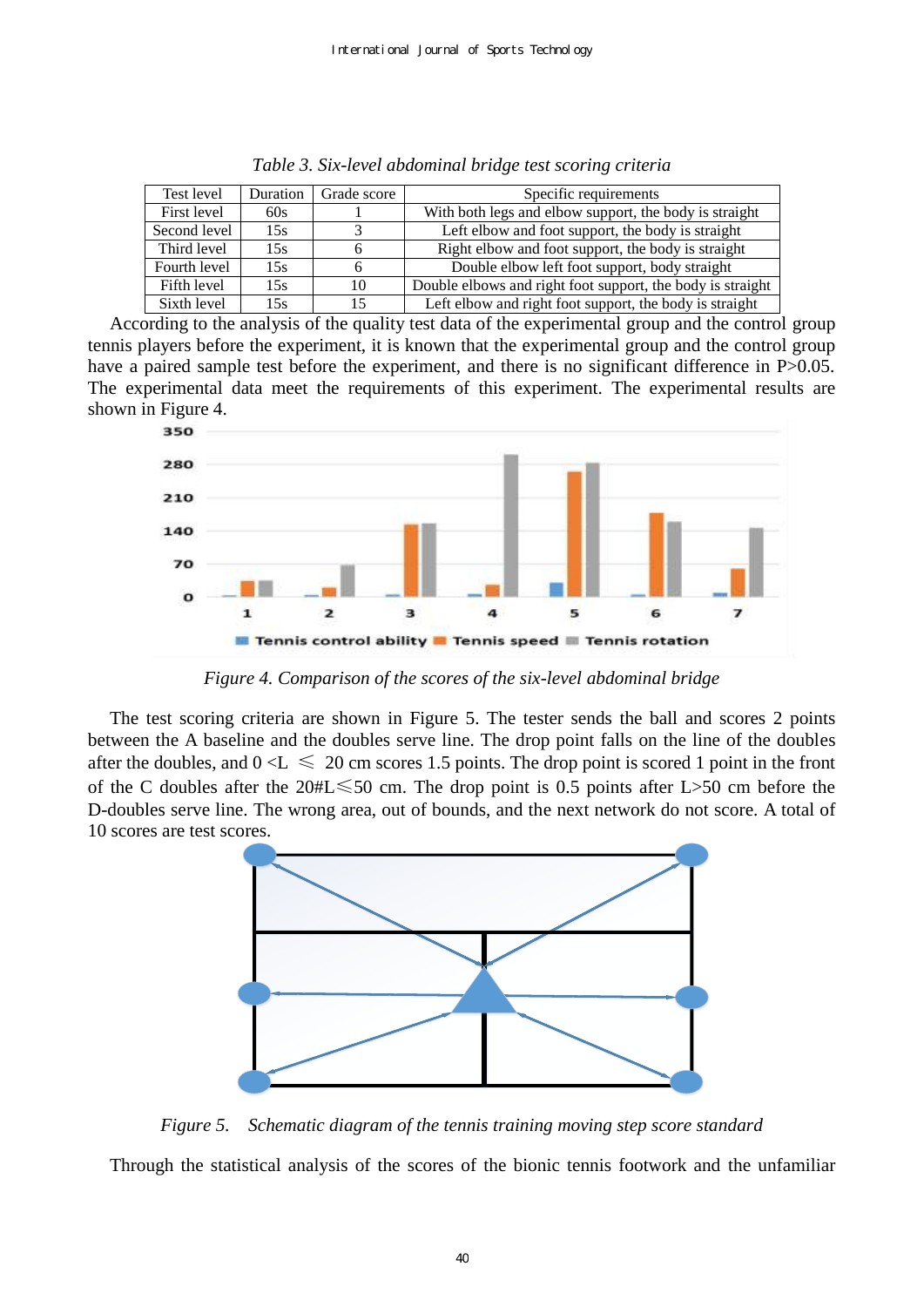animal bionic tennis footwork technique, the average score of the students who have studied the animal bionic tennis walking step is 16.89. The average score of the students in the test was 19.63. The difference between the two groups was  $2.73$ ,  $P=0.004<0.05$ , indicating a significant difference between the two groups. The average score of the technical evaluation of the tennis moving step method of the students who have studied the animal bionic tennis moving foot method is 8.30, and the average technical score of the tennis moving step method of the students who have not studied the tennis moving step is 7.80. The difference between the two groups is  $0.45$ , P= $0.033<0.05$ , indicating a significant difference between the two groups.

# **5. Conclusions**

This paper conducts research on bionic elements in tennis training. Firstly, it expounds the research content and value of bionics, and explores the indissoluble bond between the origin and development of bionics and tennis training, and from the aspects of tennis training form and tennis training field. Analyzed the application of bionic elements in tennis training. The main conclusions are as follows.

(1) In the animal bionic tennis training, the ball speed, angle and rotation vary. There are many kinds of game forms and types of sports games that match the characteristics of tennis. In the training, the combination of multiple balls and games can be based on each. The focus of the class exercises is to make reasonable arrangements. Integrating the athlete's physical fitness training into multi-ball training and sports games, on the one hand, it can optimize the athlete's hand, foot movement and body comprehensive ability to meet the high-intensity requirements of the tennis match, so that the athletes can establish Self-confidence on the body lays a solid foundation for the continuous improvement of training.

(2) On the other hand, it can alleviate and restore the physical fatigue of athletes due to training, improve the quality and effectiveness of follow-up training, and play a positive role in the long-term and stable improvement of athletes' physical fitness. In tennis training, teachers should optimize and improve tennis teaching methods and teaching methods, reasonably arrange teaching content, formulate scientific teaching plans, and strive to improve teaching efficiency.

(3) In the teaching process, we should constantly innovate teaching methods, adopt novel teaching methods, including various warm-up exercises and interesting special games, and also cultivate students' mutual cooperation awareness and improve students' cooperation ability. Let students continue to learn and improve in cooperation. Teachers should also allocate the exercise time reasonably and arrange the amount of exercise reasonably to ensure that the students can fully mobilize the body functions, and at the same time, the amount of exercise should not be too large, resulting in sports injuries.

#### **References**

- *[1] Triantaphyllopoulos, K. A., Ioannis, I., & Bannister, A. J. (2016)" Epigenetics and Inheritance of Phenotype Variation in Livestock:." Epigenetics & Chromatin, 9(1), pp.31.*
- *[2] Mirbozorgi, S. A., Jia, Y., Canales, D., & Ghovanloo, M. (2016)" A Wirelessly-Powered Homecage with Segmented Copper Foils and Closed-Loop Power Control." IEEE Transactions on Biomedical Circuits & Systems,PP(99), pp.1-11.*
- *[3] Li, C., Wang, J., Hao, J., Dong, B., Li, Y., & Zhu, X., et al. (2016) "Reduced Cytosolic Carboxypeptidase 6 (Ccp6) Level Leads to Accumulation of Serum Polyglutamylated Dnajc7 Protein: a Potential Biomarker for Renal Cell Carcinoma Early Detection." Oncotarget, 7(16), pp.22385-22396.*
- *[4] Pierce, T. P., Issa, K., Gilbert, B. T., Hanly, B., Festa, A., & Mcinerney, V. K., et al. (2017) "A*